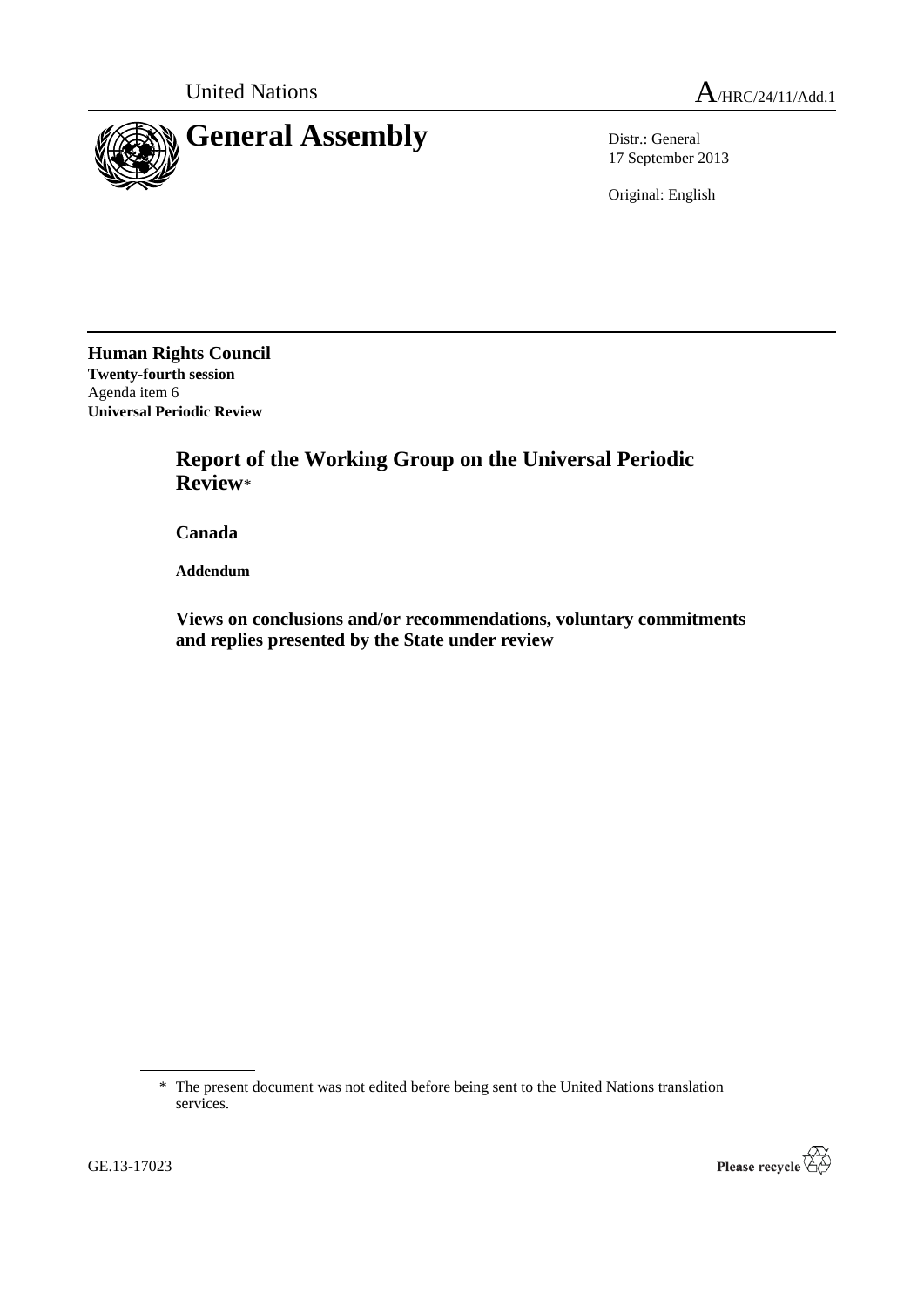1. The following sets out Canada's response to the 162 recommendations received during Canada's second Universal Periodic Review (UPR) on April 26, 2013.

2. Federal, provincial and territorial (FPT) governments carefully reviewed the recommendations and collaborated in preparing this response. Civil society and Aboriginal organizations were also invited to provide their views on the recommendations, both in writing and at two meetings held with FPT governments.

3. Canada reports that it accepts 122 recommendations, either in full, in part or in principle. Recommendations that Canada accepts in full or in part are those that FPT governments are already implementing through existing legislative or administrative measures, and are committed to continuing to take steps to achieve. Recommendations that Canada accepts in principle are those where governments are taking steps towards achieving the objectives of the recommendations, but do not accept the specific proposed action. Recommendations are not accepted if they call for specific actions that are not under consideration at this time, whether or not Canada supports the underlying objectives.

### **International instruments and implementation of international obligations**

4. Canada accepts recommendation 9. Canada ratified the Rome Statute in 2000.

5. Canada accepts in principle recommendations 2 and 11 but has no current plan to ratify these conventions.

- 6. Canada does not accept recommendations:
	- 1, 3, 4, 5, 6, 8, 10, 12, 13, 14, and 15: Ratification of these instruments is not currently under consideration. Canada is a party to seven of the core international human rights treaties and efforts are focused on the implementation of these treaties.
	- 16 and 31: Canada is committed to the promotion and implementation of the *Convention on the Rights of the Child* (CRC) and does so through a combination of constitutional protections and FPT legislative and administrative measures, in keeping with its longstanding approach. The Convention itself does not require incorporation of its provisions directly into domestic law.
	- 22: Protection against torture is guaranteed in the Canadian Constitution and the *Criminal Code*. It is not Canada's practice to enact legislation to incorporate an entire international human rights treaty into domestic law.

# **Follow-up to United Nations (UN) recommendations and cooperation with UN mechanisms**

- 7. Canada accepts recommendations:
	- 28 and 30 and the second part of recommendation 47, in light of the fact Canada does not discriminate against minorities in education.
	- 32, 33 and 34: Canada will continue to cooperate with human rights mechanisms and special procedures.

8. Canada accepts in principle recommendation 29 and the first part of 47 (treaty body recommendations). Governments regularly seek the views of civil society and Aboriginal organizations to inform their analysis of recommendations, and will report publicly on the recommendations in periodic reports to UN treaty bodies.

9. Canada accepts in principle recommendations 35 and 36. Canada's human rights record is examined in accordance with its treaty obligations and the rules and regulations of the relevant treaty bodies. Canada will consider requests by Special Rapporteurs on a case by case basis.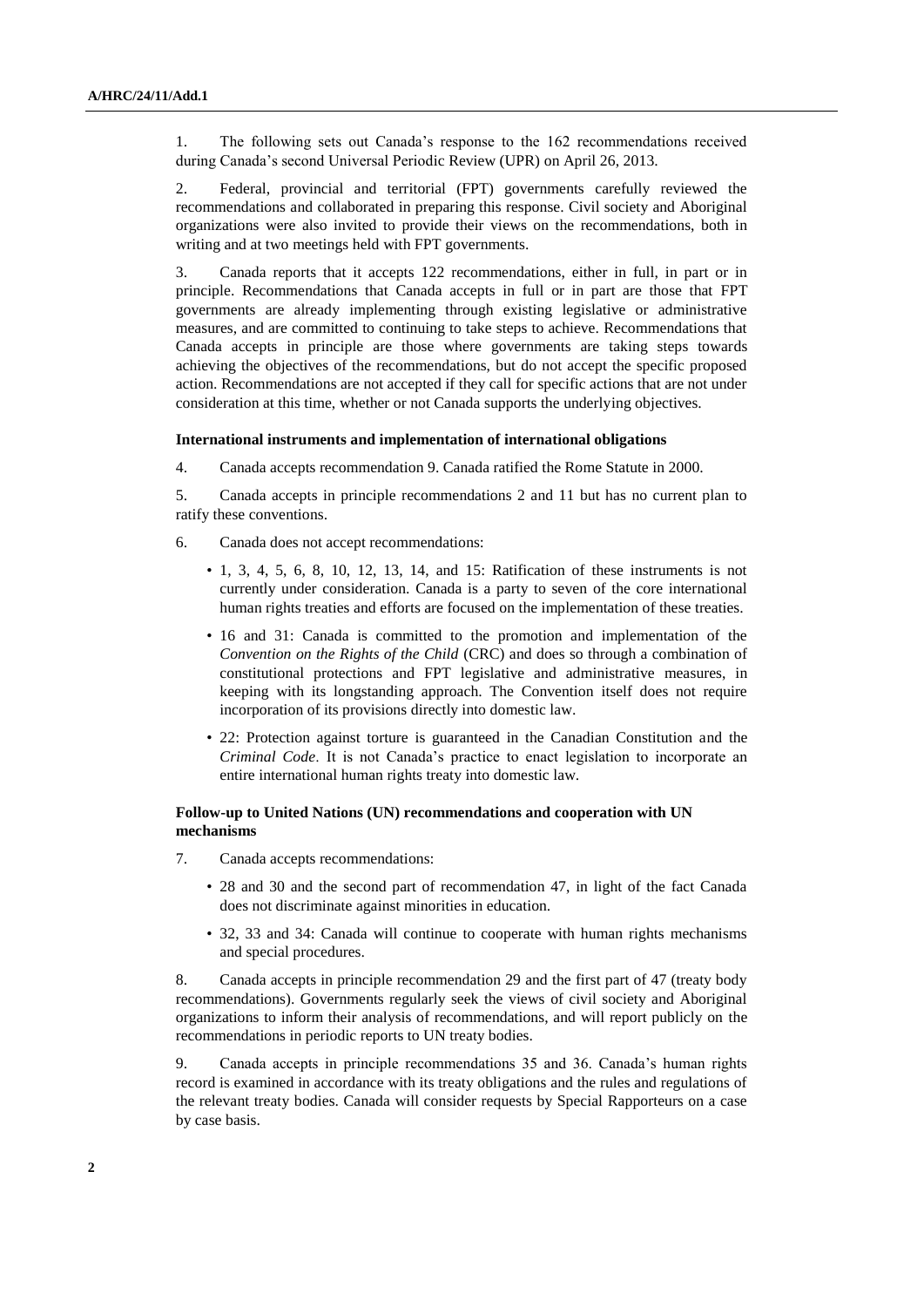10. Canada does not accept recommendation 27. Governments will continue to address the issues raised during its last UPR, but it is not established practice to adopt an action plan for implementation of accepted recommendations.

### **Racism, racial and religious discrimination and xenophobia**

- 11. Canada accepts recommendations:
	- 38, 40, 41, 42, 50, 51 and 52.

Numerous measures are in place to ensure that systemic racism and discrimination do not become problems in Canada. Canada does not engage in invidious targeting, profiling and harassment of members of ethnic or racial communities. Canada's *Criminal Code* condemns and prohibits all acts of violence, against all persons, and prohibits advocating or promoting genocide, publicly inciting hatred that is likely to lead to a breach of the peace, or willfully promoting hatred against an identifiable group on grounds including race, colour, ethnic origin and religion. Each jurisdiction in Canada also has its own legislation that addresses these issues, including prohibitions against such discrimination except when such discrimination is intended to benefit a minority as in the case of affirmative action.

- 12. Canada accepts in part recommendations:
	- 19, 21, 39 and 49.

Canada will continue to work to ensure that systemic racism does not become a problem in Canada, but does not accept the recommendations to adopt new federal laws to implement the *International Convention on the Elimination of All Forms of Racial Discrimination*. Antidiscrimination protections already exist across the country.

13. Canada accepts in principle recommendation 37, 43, 44, 45, 46 and 48.

Canada has an aggregate of legislation, policies and strategies in place across the country to combat racism, but does not accept the recommendation to adopt a national strategy.

14. Canada does not accept recommendations 17, 18, 20 and the related part of 49, as superfluous and redundant given current legislation.

## **Minority groups**

- 15. Canada accepts recommendations:
	- 53, 54, 55, 56 and 69.

# **Aboriginal peoples**

- 16. Canada accepts recommendations:
	- 59, 62, 63, 65, 68, 70, 71, 72, 73, 74, 75, 76, 77, 78 and 139,

based on existing measures, including the *Gender Equity in Indian Registration Act* and the *Family Homes on Reserves and Matrimonial Interests or Rights Act*, the numerous FPT income, employment, housing, health and education supports, and continued support to Aboriginal peoples (First Nations, Inuit and Métis) and Northerners.

- 17. Canada accepts in part recommendations:
	- 60 (recommendations of the CRC) and 67 (full enjoyment of all human rights).

The recommendations of the CRC are not legally binding, but governments in Canada already give consideration to the same principles.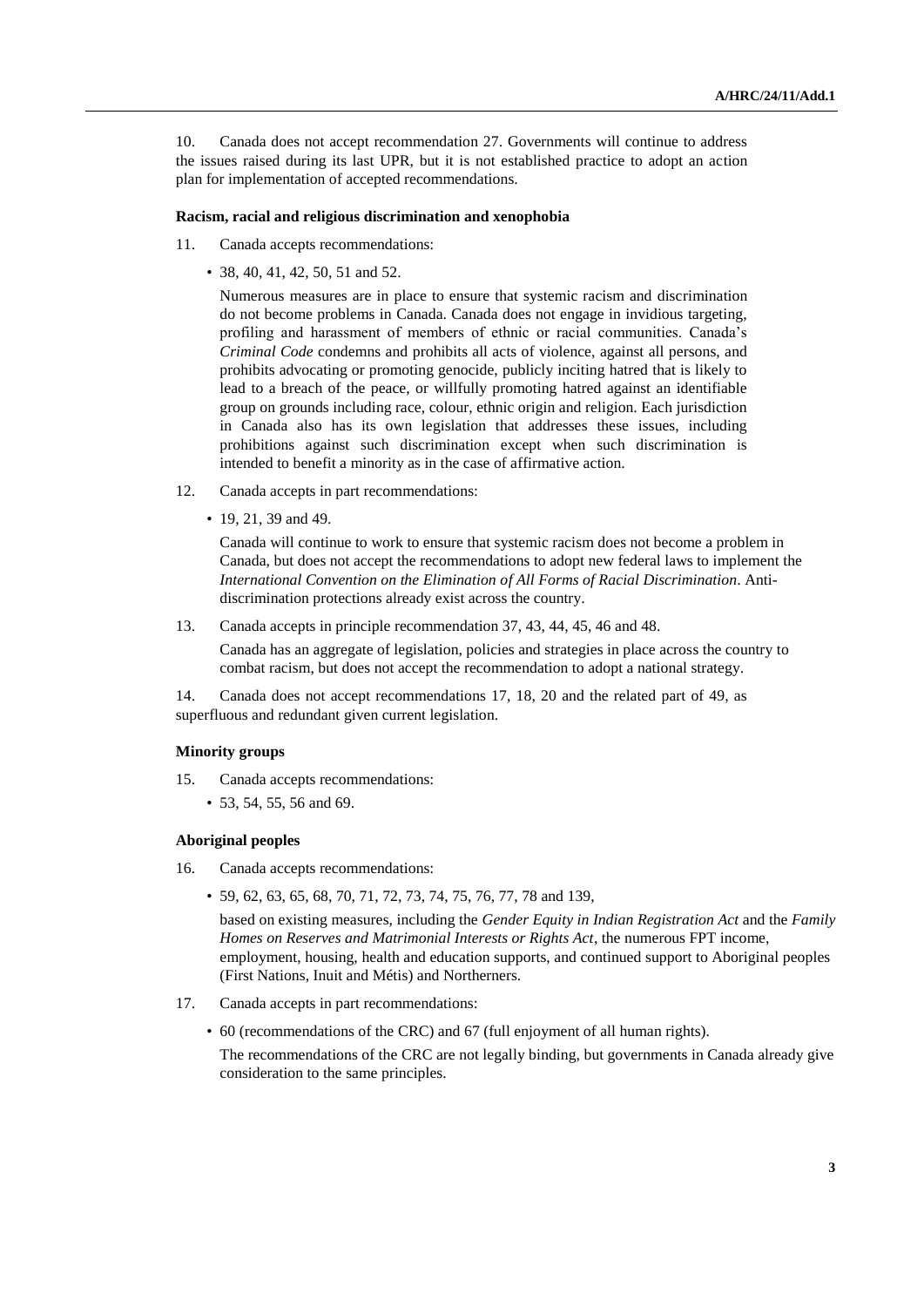18. Canada accepts in principle recommendation 64. The Government of Canada will continue to work with Aboriginal, and provincial and territorial (PT) partners towards ensuring that Aboriginal communities have access to services that are comparable to those enjoyed by other Canadians.

- 19. Canada does not accept recommendations:
	- 60 (first part), 61, 66, and part of 67, which relate to the UN *Declaration on the Rights of Indigenous Peoples*, which Canada views as an aspirational, non-binding instrument. Canada will continue to work in partnership with Aboriginal peoples on many of the issues addressed in the Declaration, including in the areas of education, economic development, housing, child and family services, access to safe drinking water, and the extension of human rights protection and matrimonial real property protection to First Nations on reserve.

# **Women**

- 20. Canada accepts recommendations:
	- 26, 79, 80 and 91.

# **Children**

21. Canada accepts recommendations 112, 128 and 129. Canada has implemented prevention, intervention and support measures to protect children from all forms of violence, including child sexual exploitation, and programs and policies exist to encourage the provision of comparable levels of services to all children, including Aboriginal children.

- 22. Canada accepts in part recommendations:
	- 113 (combating pedophilia), 114 (hazardous and unsafe working environments) and 120 (child sexual exploitation).

The *Criminal Code* provides comprehensive protections against all forms of sexual assault and exploitation of children, including pedophilia and child prostitution, and child sexual exploitation is a ground for provincial child welfare intervention. Canada rejects the inference that child prostitution has increased in Canada; however recognizes the increase internationally and has measures in place to prevent human trafficking and child sex tourism. All Canadian jurisdictions have measures in place protecting children from economic exploitation and hazardous work.

23. Canada accepts in principle the first part of recommendation 7, dealing with Canada's reservation to article 37 (c) of the CRC. Recent amendments to the *Youth Criminal Justice Act* provide that youth under 18 will, in all cases, serve their custodial sentence in a youth custody facility. Canada has no current plans to withdraw its reservation.

- 24. Canada does not accept recommendations:
	- 7 (second part), 119, and 120 (first part), which call for the establishment of a federal Children's Ombudsman, the functions of which are already being performed through existing domestic implementation mechanisms.
	- 23: The father's name is not removed from birth certificates in cases of children born outside of marriage; rather, PT governments have a range of options in place for recognizing parenthood.
	- 115 and 116: No changes to Canada's policy are anticipated.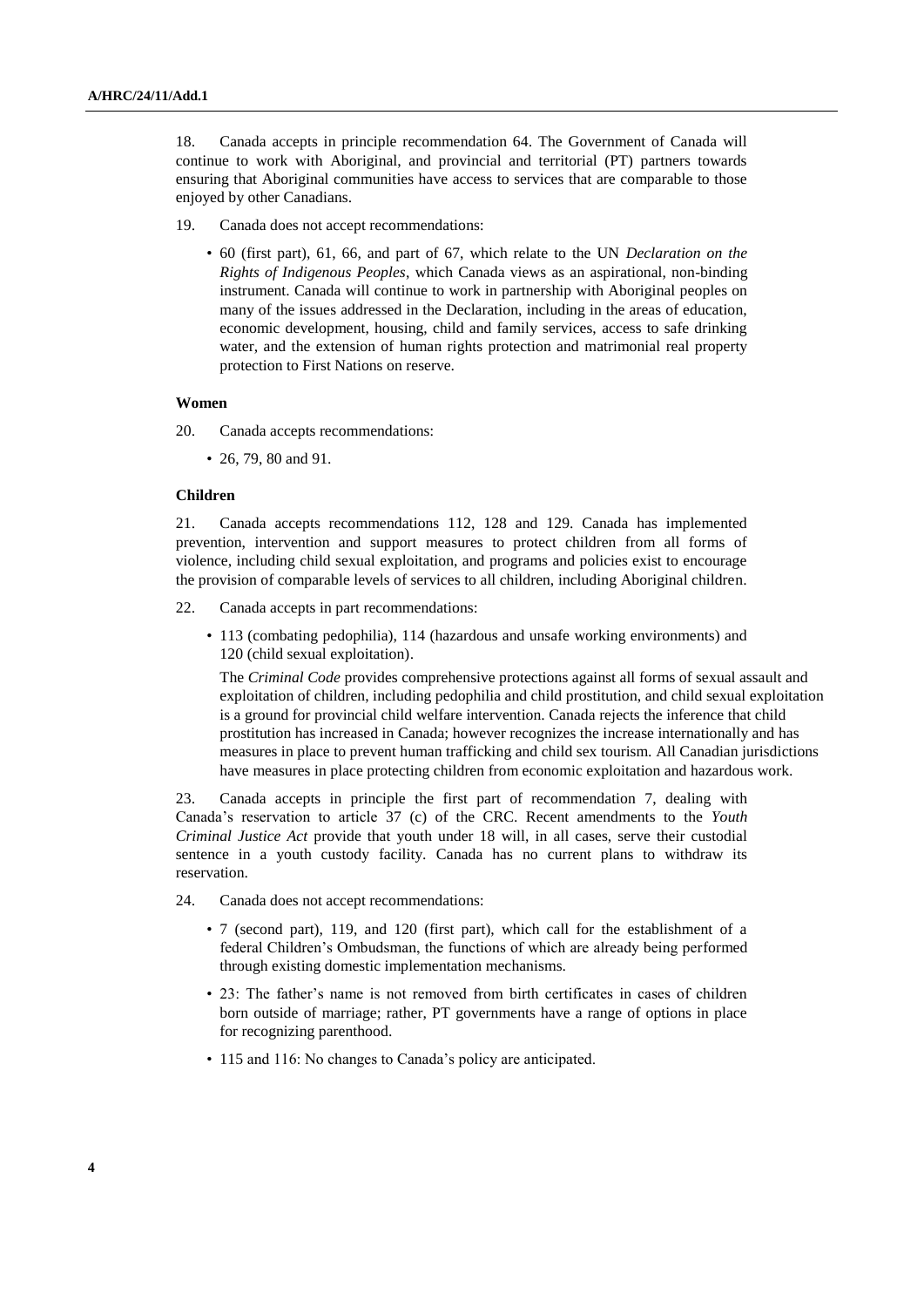- 117: See recommendation 120. Although two prostitution-related offences in the *Criminal Code* could apply to child prostitutes, their vulnerability is considered when determining whether to prosecute a particular case.
- 118: The *Criminal Code* criminalizes all child abuse, but provides a limited defence to parents, caregivers and teachers, in cases only where minor corrective force of a transitory or trifling nature is used.

# **Persons with disabilities**

25. Canada accepts recommendations:

• 24, 141, 142, 143, 144 and 145.

## **Older persons**

26. Canada accepts recommendations 24 (as above) and 25.

# **Immigrants and refugees**

27. Canada accepts recommendations:

• 147, 148, 149 and 150.

28. Canada does not accept recommendation 146. Canada's *Immigration and Refugee Protection Act* does not discriminate against individuals on the basis of race, colour, national or ethnic origin. More robust detention provisions for individuals who arrive as part of a designated human smuggling event are necessary to ensure government authorities have sufficient time to perform required identity and background checks, and to determine admissibility in order to protect national security and public safety.

# **Poverty, homelessness and food security**

29. Canada accepts recommendations 126 and 127.

30. Canada accepts in part recommendation 124. While Canada will not adopt a national strategy to combat poverty, strategies and action plans have been adopted by most PTs. The federal government also provides funding for community-based initiatives in all PTs through the Homelessness Partnering Strategy.

31. Canada accepts the first part of recommendation 125 in principle. Canada remains committed to existing FPT policies and programs but does not accept the specific proposal to develop a national plan on food security.

## **Water and sanitation**

32. Canada accepts in principle recommendations 123, 130, 131, 132 and 133. Governments in Canada have various legislative and regulatory measures in place governing drinking water, the treatment of wastewater and sanitation. Further, the recently enacted *Safe Drinking Water for First Nations Act* will enable the Government of Canada to work with First Nations to develop federal regulations to ensure they have access to safe, clean and reliable drinking water, effective treatment of wastewater and the protection of sources of water on their lands.

# **Education**

- 33. Canada accepts recommendations:
	- 72, 134, 135, 136, 137, 138 and 140.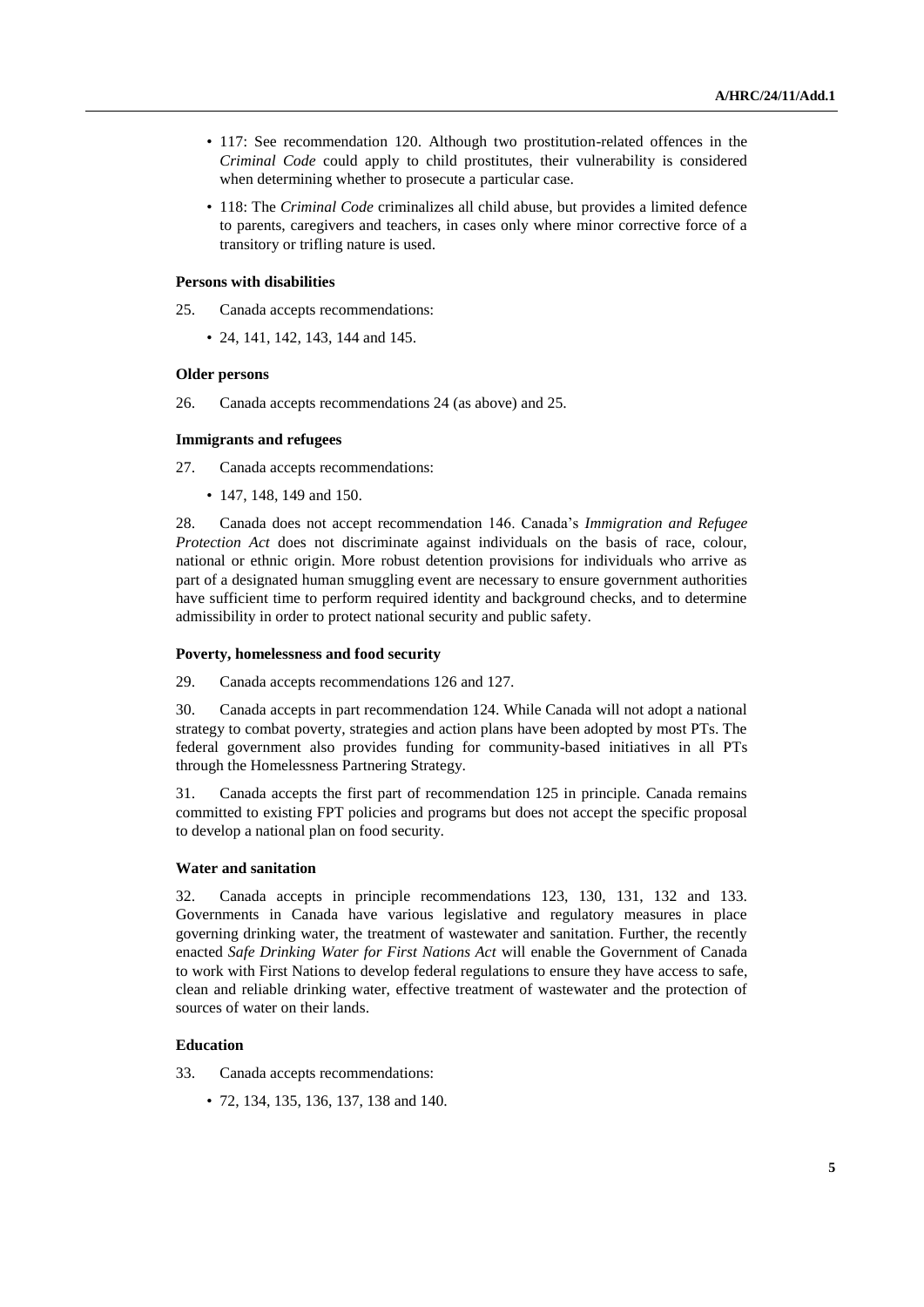### **National security, public safety and policing**

34. Canada accepts recommendations 153, 157 and 158.

35. Canada accepts in principle recommendations 154, 155, 156 and 161. A number of reviews, studies and provincial inquiries have taken place on the appropriate use of Conducted Energy Weapons, law enforcement officers perform risks assessments on the use of force and mechanisms exist to ensure accountability. Canada considers its system of security certificates to be consistent with its international obligations. Canada does not accept the assertion made in recommendation 161, but notes that robust mechanisms are in place to address complaints with respect to treatment by public safety officials.

### 36. Canada does not accept recommendations:

- 122: This recommendation falls outside the scope of the UPR. Nevertheless, Canada complies with international treaties to which it is a party with respect to extradition, and continually seeks to strengthen cooperation with its extradition partners, within the confines of its laws.
- 159 and 160: There is a rigorous system of checks and balances in place to ensure that allegations of wrong-doing by security and corrections officials are thoroughly investigated and appropriately addressed, and remedies are available for upheld complaints.
- 162: Non-citizens are inadmissible to Canada if they have been, are, or may be engaged in activities of concern to national security. Detention may be sought if the individual poses a danger to public safety or is a flight risk. Detention and conditions of release are subject to regular review by impartial adjudicative bodies.

### **Violence against women and children**

- 37. Canada accepts recommendations:
	- 57, 81, 82, 83, 84, 85, 86, 87, 88, 89, 90, 91, 92, 93, 94, 95, 102, 103 and 106. With respect to 86, 95 and 102, Canada has numerous measures in place that support the objective of putting an end to all forms of violence against Aboriginal women and girls.

Measures to prevent and reduce violence against all women and children, and to hold perpetrators accountable, include the *Criminal Code,* PT civil family violence prevention legislation, and the *Family Homes on Reserve and Matrimonial Interests or Rights Act*. Non-legislative measures include the Government of Canada's seven-point strategy to improve law enforcement and justice system responses to missing and murdered Aboriginal women and girls and to make communities safer. In addition, Canada will continue to support Aboriginal peoples and Northerners, to enhance the safety of women in Aboriginal communities and in their efforts to improve social well-being and economic prosperity.

Further, several FPT committees and working groups are addressing violence against Aboriginal women and girls. FPT governments, including through the FPT Forum of Ministers Responsible for the Status of Women, also share information and work collaboratively on initiatives related to women's equality.

38. Canada accepts in part recommendation 96. Canadian governments have measures in place to ensure that laws against domestic violence are enforced across the country consistently and effectively. Measures include: *Criminal Code* protections against violence against women and children, which apply in all jurisdictions; guidelines and training for police and Crown prosecutors handling domestic violence cases; and FPT mechanisms such as the Continuing Committee of Senior Officials and the FPT Working Group on Family Violence.